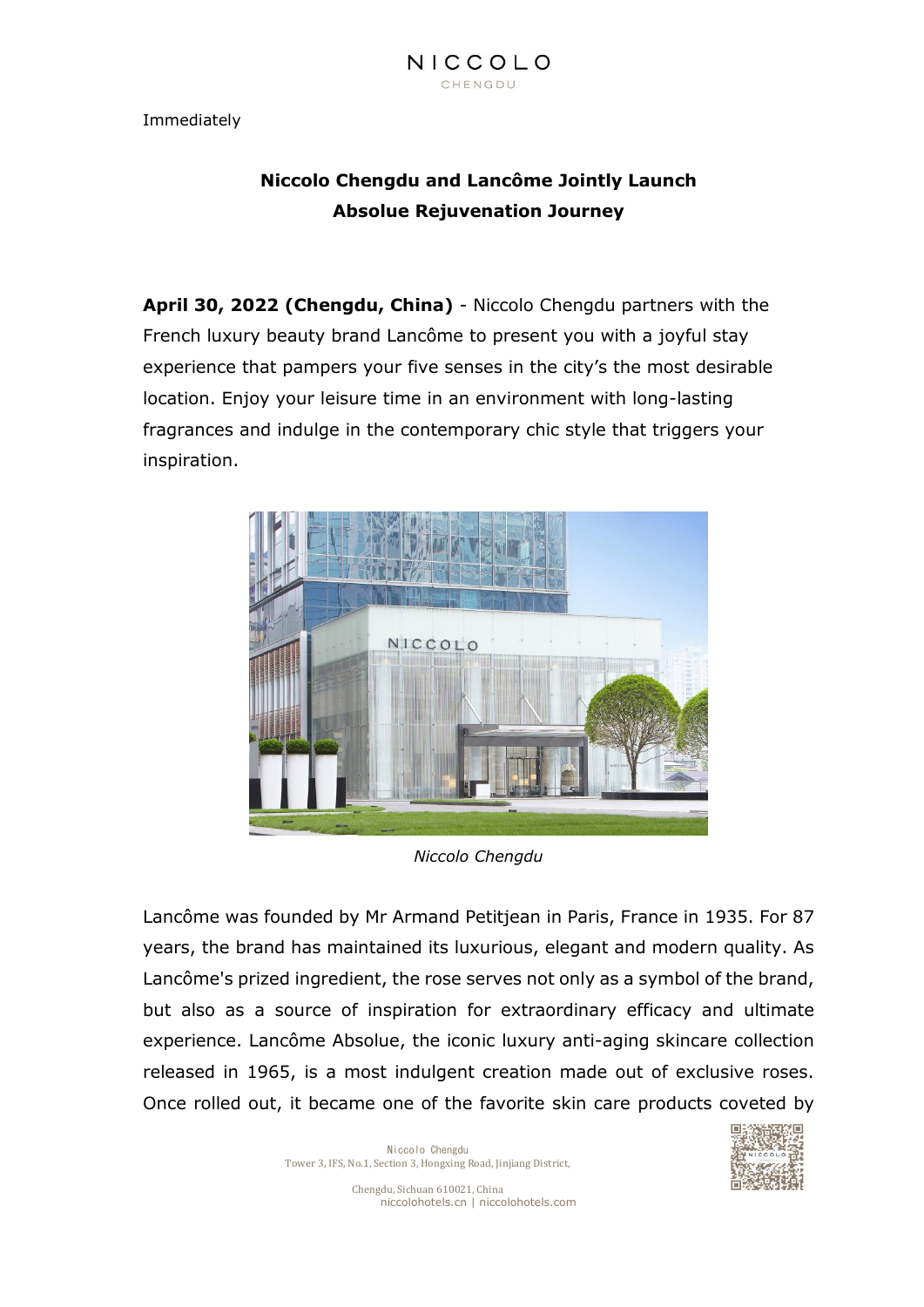the upper-class French ladies during that time. Inspired by luxury fashion, Niccolo is a collection of contemporary chic hotels with the most desirable, highly prized addresses. Underpinning the brand is the desire to make life effortlessly luxurious for guests. The two established luxury brands join hands to present the stylish elements derived from fair roses and bring guests a memorable stay experience that pleases the five senses.



*Niccolo Chengdu X Lancôme Absolue Rejuvenation Journey*

## **Niccolo Chengdu X Lancôme Absolue Rejuvenation Journey:**

**A scent of the fragrant roses**: Breathe in the delicate scent of fragrant roses, and bring unparalleled comfort to your heart. When stepping into the lobby, you will be so immersed in the fragrance from the Absolue Perpetual Rose, that you will feel as if transported to a rose manor in the South of France.

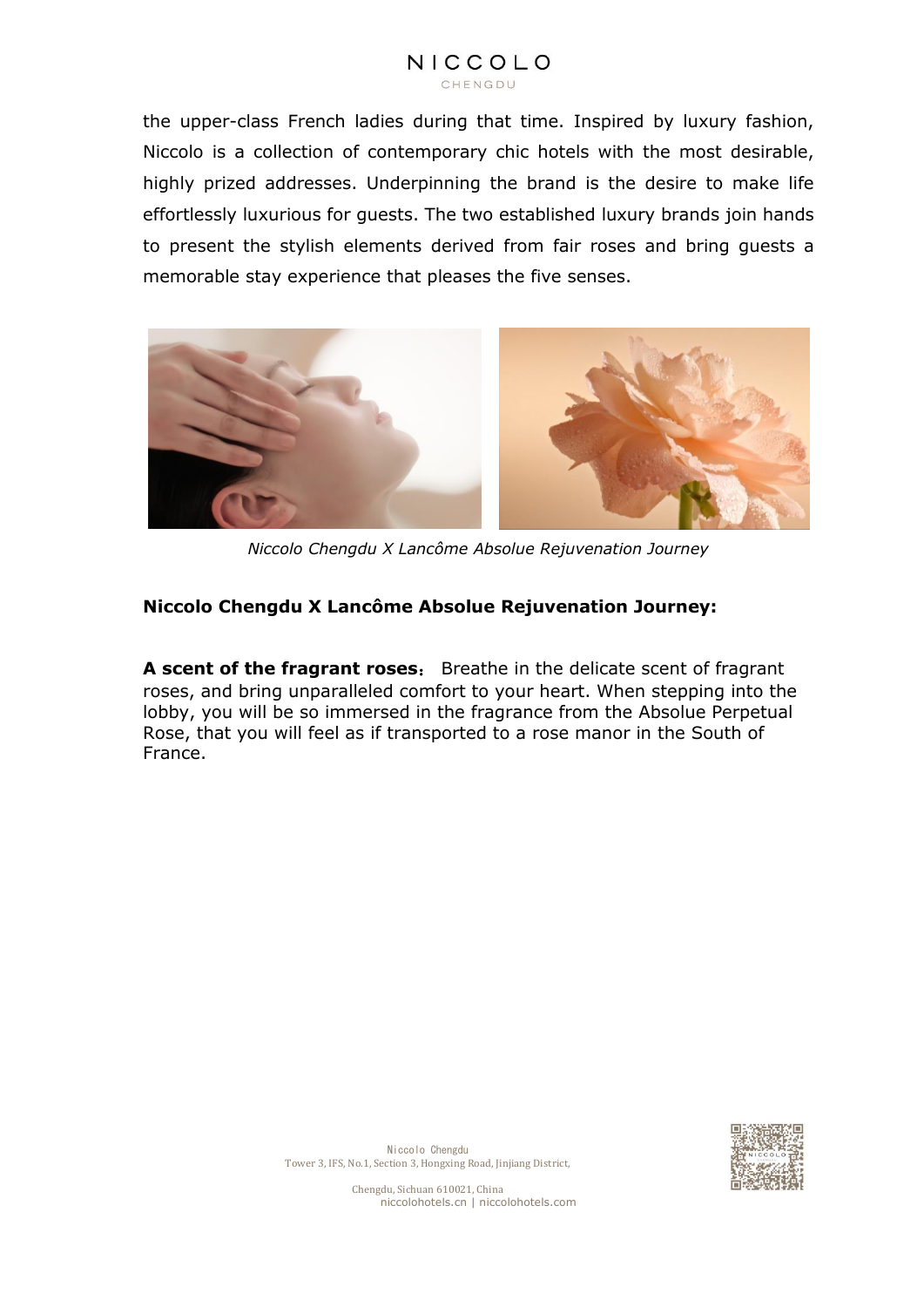**A view of the alluring summer:** Indulge in the glamour of the Perpetual Rose blooming beneath the summery sunshine and linger on the art lobby that overlooks the hotel. Enjoy the sight of exquisite decorations reflecting rose elements, take as Instagrammable snaps as those celebrities, and get steeped in the contemporary chic art space.

**A feeling of the comfortable stay:** Spoil yourself with a leisurely and happy stay in our rooms oozing with romantic ambience and receive an exclusive Lancôme Absolue skincare gift set.

**A touch of the cozy space:** Refresh yourself in the pleasing space and embrace a life of elegant ease during the marvelous summertime. Enjoy the Absolue facial treatment that helps energise skin with the Absolue Perpetual Rose, visibly reduce fine lines and wrinkles, and rejuvenate skin with plumpness, radiance and firmness.

**A taste of the outdoor flavour:** Spend an intimate time at The Tea Lounge and relish an afternoon tea at the rose garden in the wisps of the soothing breeze.



*Niccolo Chengdu X Lancôme Rose Garden Afternoon Tea*

Pursue a pleasurable life and explore the timeless charm in the blissful early summer. From now until May 31, Niccolo Chengdu and Lancôme invite you on a multisensorial journey to soak up the sweet sunlight, treat yourself with the fragrance of flowers, and unwind in the picturesque scenery.

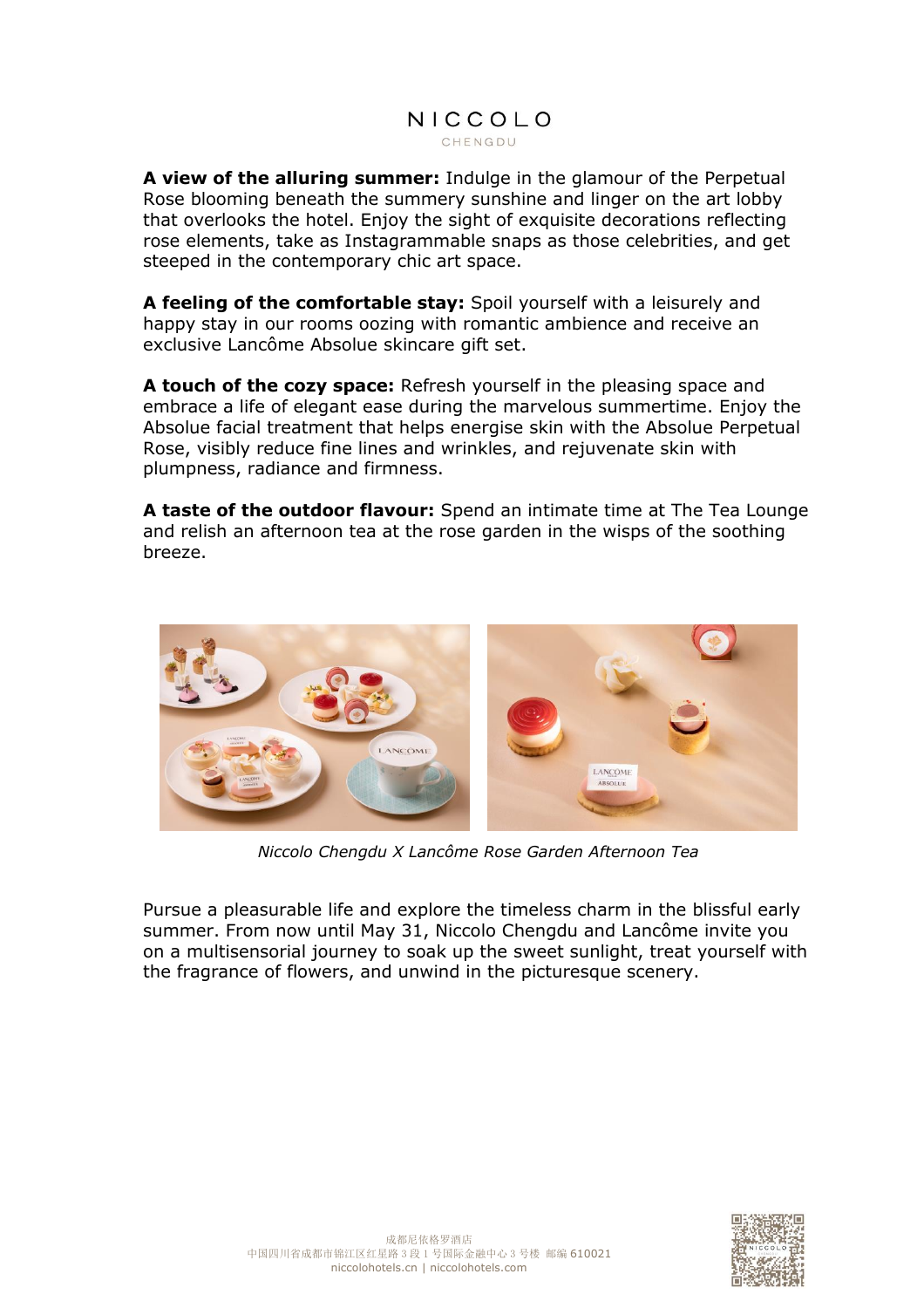

NICCOLO

*Niccolo Chengdu, The Tea Lounge*

Address: Tower 3, IFS, Section 3, Hongxing Road, Jingjiang District, Chengdu, Sichuan, China.

Reservation may be made at niccolohotels.cn or hotel official WeChat.

### **About Lancôme**

Lancôme was founded by Mr Armand Petitjean in Paris, France in 1935. For 87 years, the brand has maintained its luxurious, elegant and modern quality. As Lancôme's prized ingredient, the rose serves not only as a symbol of the brand, but also as a source of inspiration for extraordinary efficacy and ultimate experience.

\*END\*

**About Niccolo Chengdu NEW ENCOUNTERS. TIMELESS PLEASURES.**

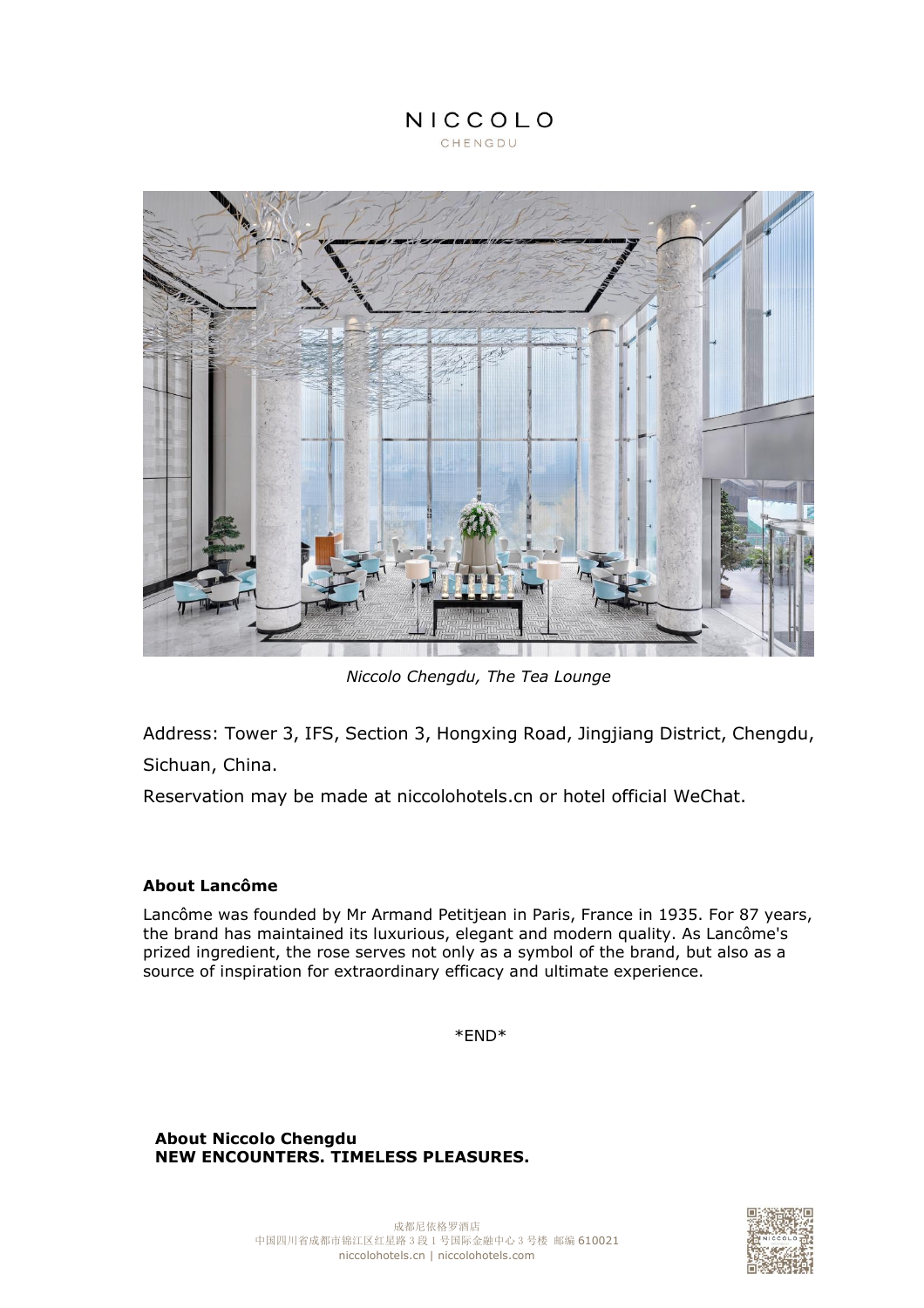Niccolo is a collection of five contemporary chic hotels inspired by luxury fashion, all with desirable, highly prized addresses. Underpinning the brand is the desire to make life effortlessly luxurious for guests. Located at Chengdu's celebrated International Finance Square within the Chun Xi Road business district, Niccolo Chengdu occupies desirable and fashionable addresses and offers seasoned travelers a choice of 238 spacious luxurious guestrooms and suites with fashioninspired interiors by leading designers. The Niccolo culinary journey combines culture and gastronomy in a range of exceptional dining experiences with its signature cuisines. Niccolo is Chengdu's epicentre for business events and celebrations by offering unprecedented choice of flexible spaces and highly attentive event service to create memorable experience for guests. Niccolo Chengdu is a member of the Global Hotel Alliance (GHA), the world's largest alliance of independent hotel brands, bringing together 35 brands with over 500 hotels in 85 countries.

Further details on Niccolo Chengdu are available at [niccolohotels.com.](file:///C:/Users/cora.wu1/Documents/WeChat%20Files/wxid_rye4kf0arha012/FileStorage/File/2022-01/niccolohotels.com)

#### **About Global Hotel Alliance**

Launched in 2010, GHA DISCOVERY is the world's largest loyalty programme for independent hotel brands, featuring more than 500 hotels, resorts and palaces across 35 brands. Members enjoy VIP recognition, thoughtful benefits and generous rewards at home or away. Recently the programme has evolved to include an additional tier and flexible paths to upgrade through nights/stays, eligible purchases or number of brands stayed, making it easier and faster for members to reach elite status. Unlike more traditional programmes, GHA DISCOVERY does not ask members to count points towards their next upgrade. Instead, members earn and spend DISCOVERY Dollars (D\$), an exclusive rewards currency. They also enjoy members-only Experiences curated by each hotel and have access to properties close to home, without a stay, through member-only Local Offers.

For more information about GHA DISCOVERY or to join, visit www.ghadiscovery.com or download the GHA DISCOVERY mobile app. Travellers can also connect with GHA DISCOVERY on Instagram and Facebook.

#### **About Ultratravel Collection**

Ultratravel Collection brings together hotels of distinction for the discerning traveller. Its membership is reserved for the very best hotels and resorts in the world – genuinely luxurious and iconic properties that deliver the finest service and personalised guest experiences. Member hotels share an integrated global platform for guest recognition and loyalty rewards, the DISCOVERY programme from partner Global Hotel Alliance, as well as beneficial relationship with the multi-media brand Ultratravel, the other founding partner of Ultratravel Collection. For more information, visit ultratravelcollection.com

\* \* \*

For press enquiries and interview opportunities, please contact: